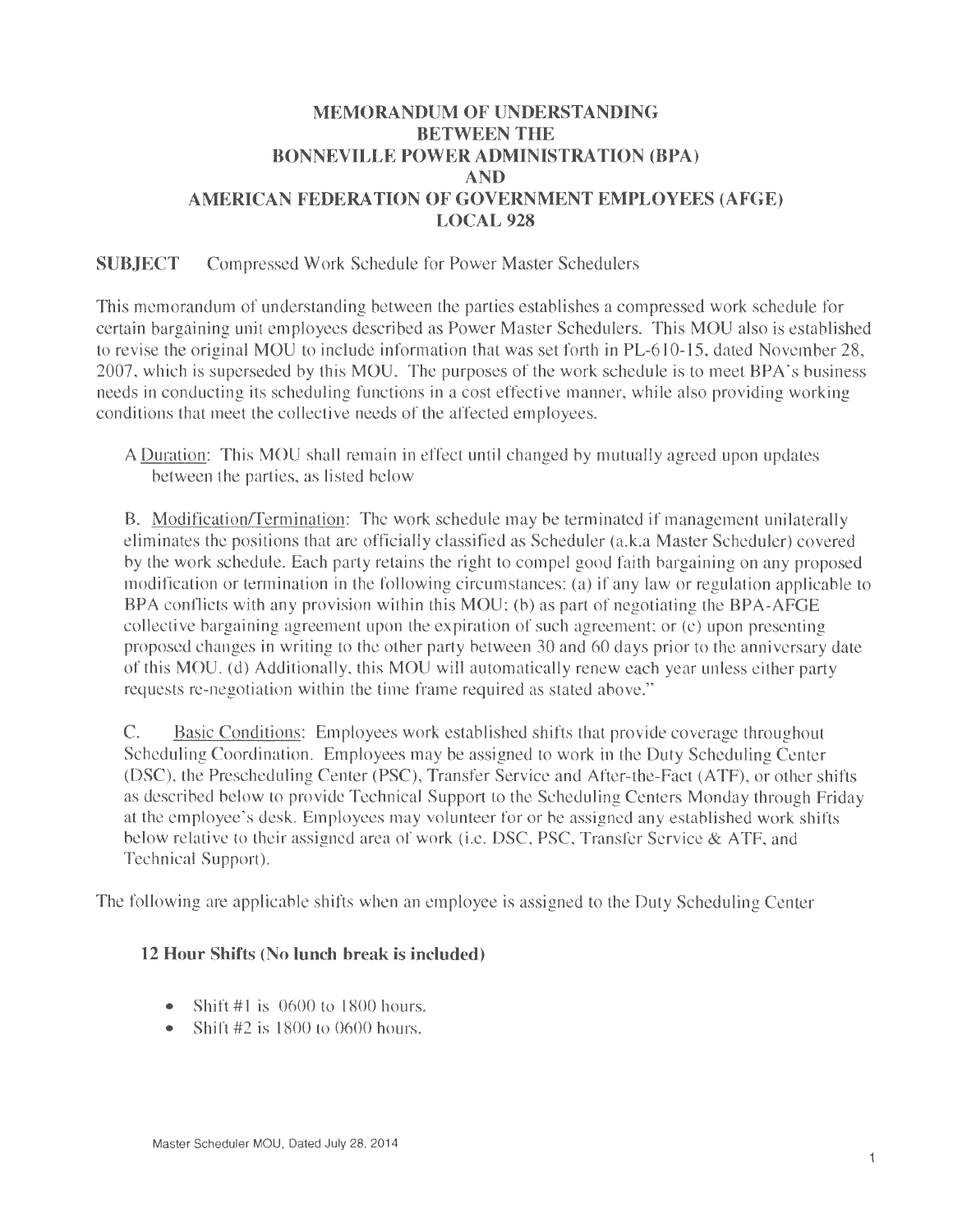The following are applicable shifts when an employee is assigned to Preschedule, Transfer Service

and ATF, or Technical Support

# **10 Hour Shifts (No Lunch Break is included)**

- Shift  $\#1$  is 06:00 to 16:00 hours
- Shift  $#2$  is 06:30 to 16:30 hours
- Shift  $#3$  is 07:00 to 17:00 hours
- Shift #4 is  $07:30$  to 17:30 hours
- Shift  $#5$  is 08:00 to 18:00 hours

# **8 Hour Shifts (No Lunch Break is included)**

- Shift  $#1$  is 06:00 to 14:00 hours
- Shift  $#2$  is 06:30 to 14:30 hours
- Shift  $#3$  is 07:00 to 15:00 hours
- Shift #4 is  $07:30$  to  $15:30$  hours
- Shift  $#5$  is 08:00 to 16:00 hours
- Shift #6 is  $08:30$  to 16:30 hours

# **8 Hour Shifts (Employees will have a 30 minute unpaid lunch break between HAM to 1 PM)**

- Shift #1 is 06:00 to 14:30 hours
- Shift  $#2$  is 06:30 to 15:00 hours
- Shift  $#3$  is 07:00 to 15:30 hours
- Shift  $#4$  is 07:30 to 16:00 hours
- Shift  $#5$  is 08:00 to 16:30 hours
- Shift #6 is  $08:30$  to 17:00 hours

### **4 Hour Shifts - (This shift balances a pay period to 80 Hours)**

- Shift  $\#1$  is 08:00 to 12:00 hours
- Shift  $#2$  is 12:00 to 16:00 hours
- Shift #3 is 4 hours in duration at any point from 06:00 to 18:00 as long as it is scheduled and receives management approval prior to the beginning of the pay period

When necessary, on-call assignments for weekends and holidays will be made on a rotational basis.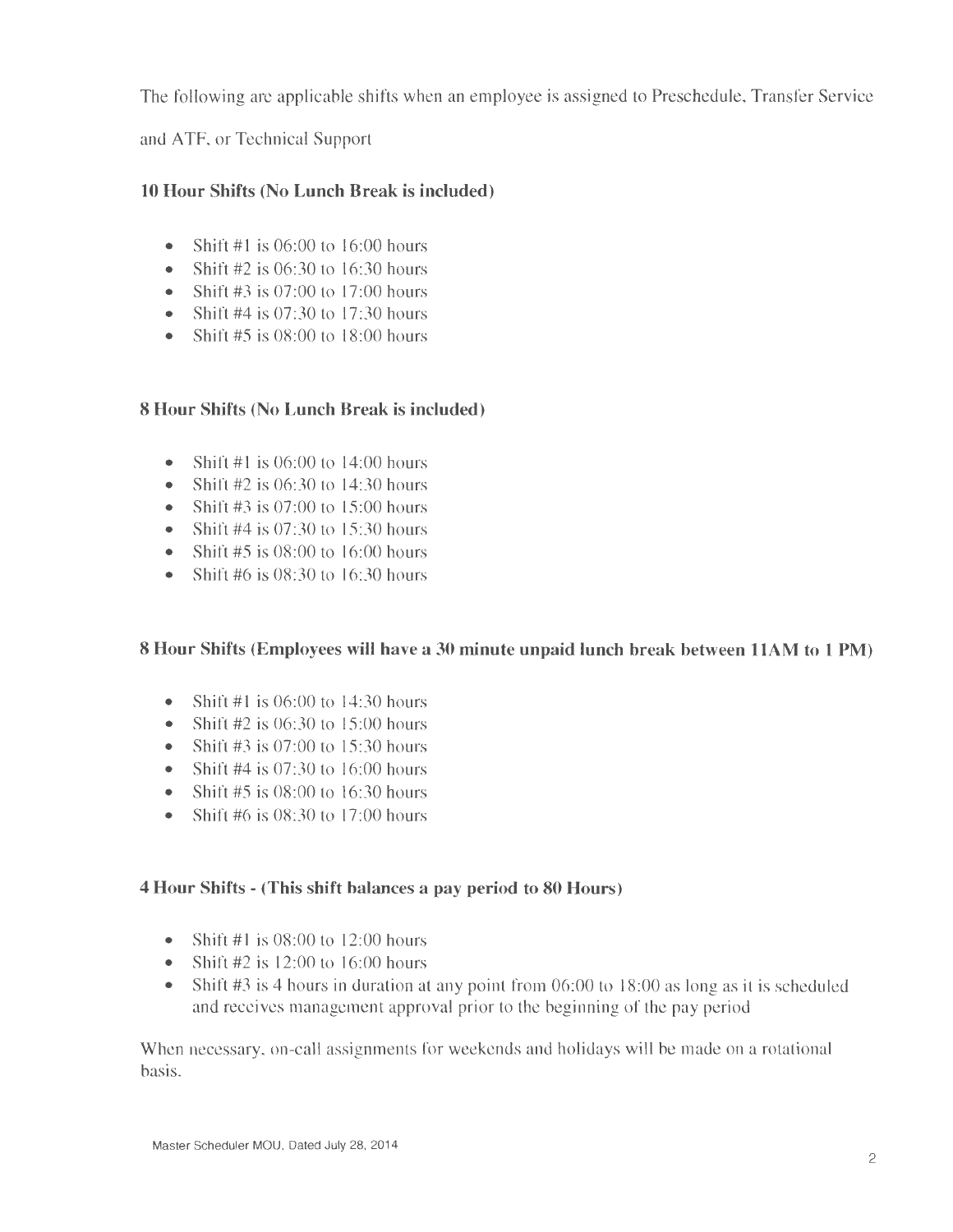The practice of employee-initiated shift trading is acceptable, provided that the Master Schedule is updated at the time of the trade. Management retains the ability to disapprove any traded shift.

- **Administrative Workweek**: For time and attendance reporting, the designated administrative workweek shall extend from 0000 Sunday to 0000 the following Sunday.
- **Basic Work Requirement:** Basic work requirement means the number of hours, excluding overtime hours, an employee is required to work or to account for by charging leave. An employee's basic work requirement is 80 hours in a pay period. This work may be scheduled in fewer than 5 days in an administrative workweek or fewer than 10 days in 2 administrative workweeks.
- **Regularly Scheduled Administrative Workweek:** For a given employee, the rotating tours of duty to which the employee is assigned
- **Tour of Duty:** The tour of duty for employees under this program is the shift assignments of affected employees. Management may, as appropriate due to operating needs, temporarily adjust the arrival and departure time of an employee's scheduled duty shift. **Credit hours may neither be earned nor used.**
- **Overtime Work:** Overtime hours are all hours an employee is ordered to work on any day in excess of his or her schedule as describe in the Collective Bargaining agreement dated August 14, 1997.
- **Compensatory Time Off:** Compensatory time off is time off in lieu of pay for irregular or occasional overtime work.
- **Night Pay:** Night pay is paid for work performed between the hours of 1800 and 0600
- **Holidays:** An employee who is relieved or prevented from working on a day designated as a holiday (or an "in lieu of" holiday) is entitled to pay for the number of hours he or she normally would have been scheduled to work that day. For an employee whose work shift covers portions of two (2) calendar days, the designated holiday (or "in Lieu of' holiday) is based on the employee's work shift that commences on such holiday. (See example below under "Holiday Premium Pay.")
- **Holidays Falling on Non-Workdays:** When a holiday falls on a scheduled non-workday for an employee, the next regular workday is considered the holiday if the holiday falls on Sunday. If the holiday does not fall on a Sunday, the workday immediately before that scheduled non-workday is designated as the "in lieu of' holiday.
- **Holiday Premium Pay:** 
	- 1. An employee who performs non-overtime work on a holiday (or a day designated as the "in lieu of' holiday) is entitled to basic pay plus premium pay equal to his or her rate of basic pay for that holiday work. Holiday premium pay is limited to the number of hours